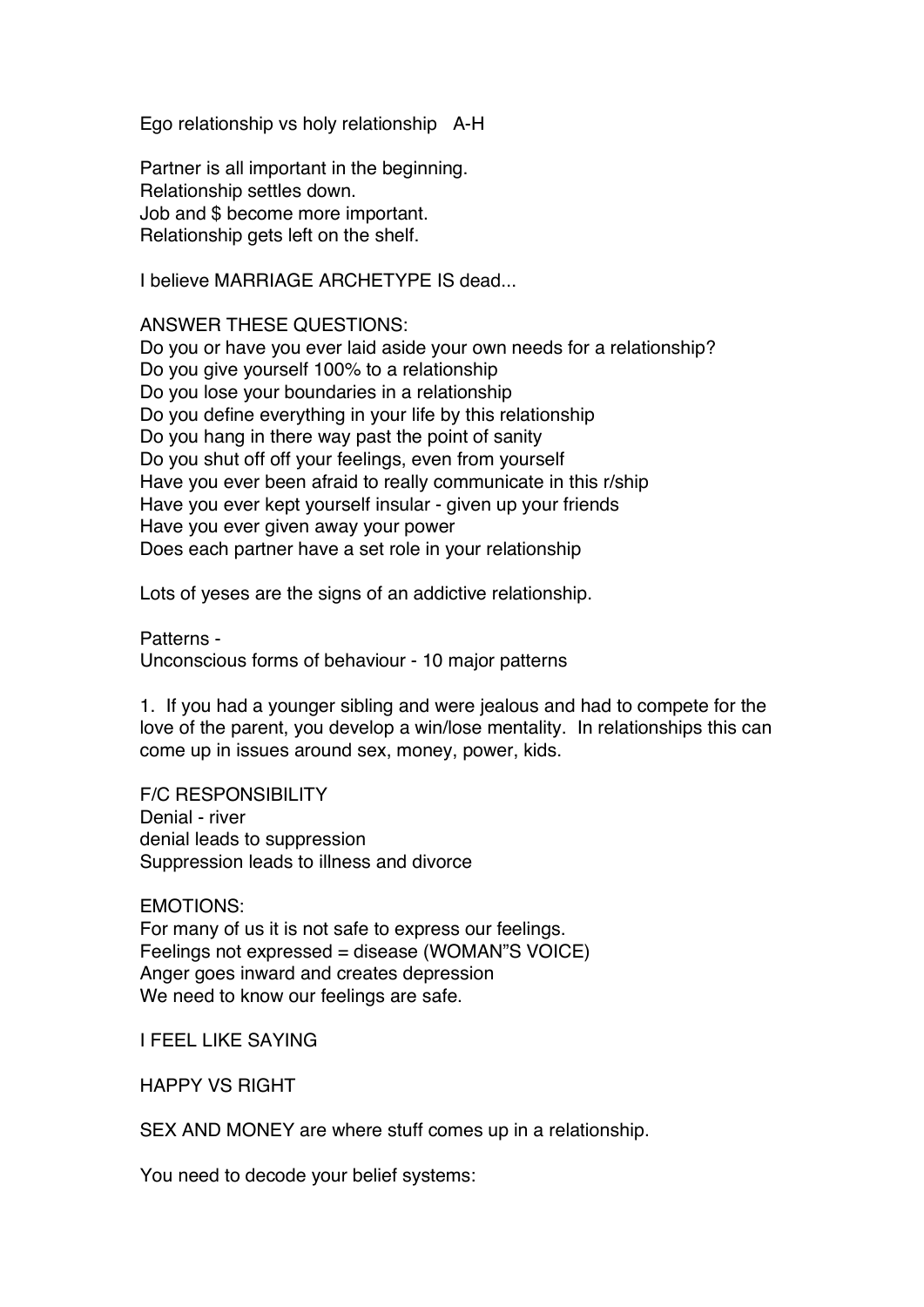What messages did you receive about your body What messages did you receive about your sexuality Were you given privacy as a child to explore your sexuality Were you taught sexuality was not okay

Who earned the money in your family Who spent the money in your family How did you get money as a child What were you told about money as a child Were there family arguments about money What are your opinions are rich people

Deal with the issues that come up

Sexuality - GW

You have to know what you want in your relationship. What is the purpose of being in one (Share mine)

You have the power to create your reality however you desire it. The raw materials for constructing your reality your thoughts, feelings, beliefs, attitudes and anticipations.

The quality of the raw materials determines the quality of your reality. You can determine the quality of your raw materials. Consciously or unconsciously you are the creator of your destiny.

10 keys to successful relationships handout.......

Read story about 47 years......

Seeds to plant in the garden of your relationship

LOVE - attention, honesty, acknowledgement

PASSION - sensory stimulation, attractiveness

TRUST - dependability, integrity, gentleness, time

FUN - recreation, sense of humour, well being

UNDERSTANDING - empathic listening, knowledge, patience

FREEDOM - personal responsibility, co operation, self esteem

RESPECT - clear boundaries, golden rule, honesty